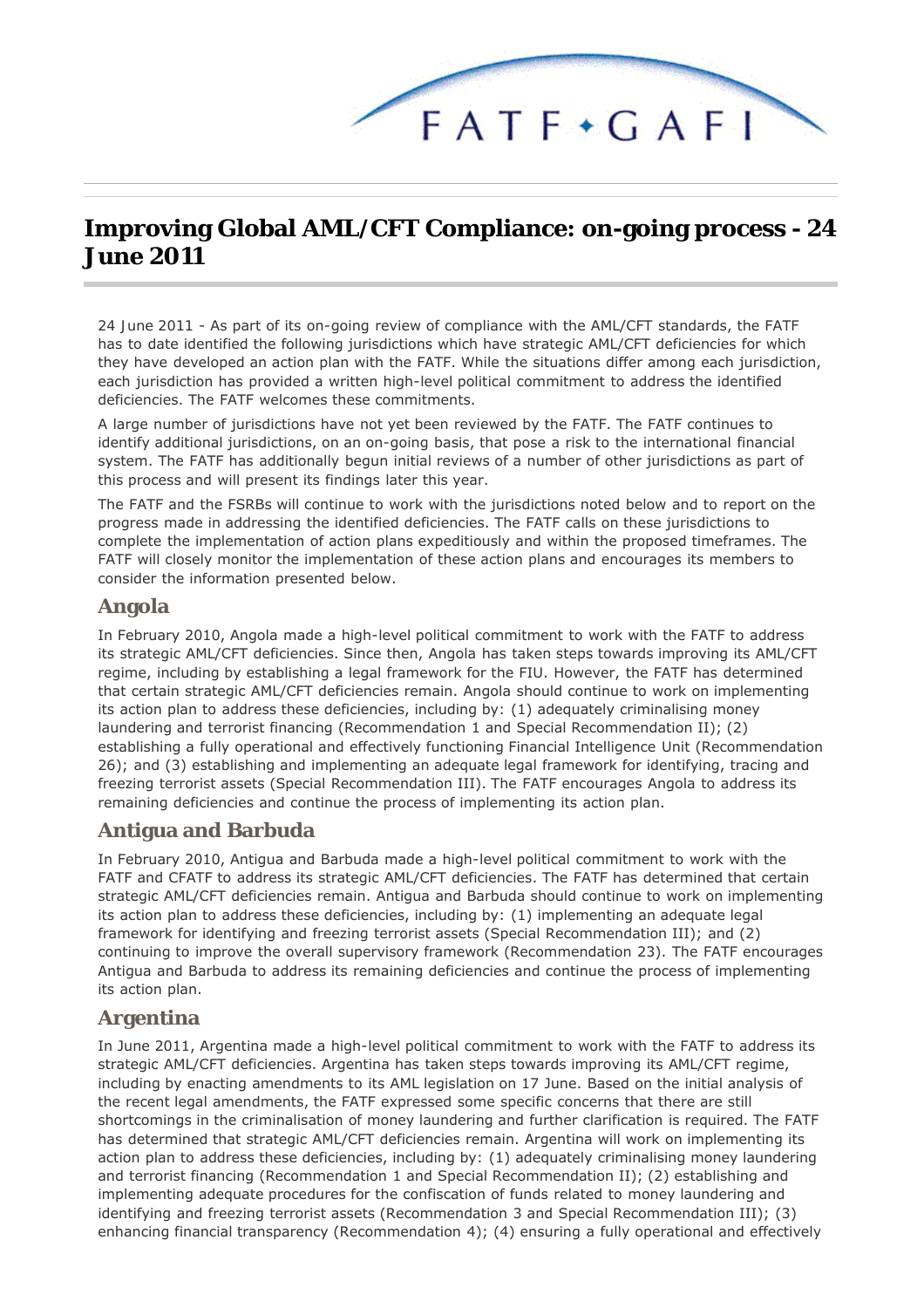functioning Financial Intelligence Unit and improving suspicious transaction reporting requirements (Recommendation 13, Special Recommendation IV, and Recommendation 26); (5) implementing an adequate AML/CFT supervisory programme for all financial sectors (Recommendations 17, 23 and 29); (6) improving and broadening CDD measures (Recommendation 5); and (7) establishing appropriate channels for international cooperation and ensuring effective implementation (Recommendation 36, Recommendation 40 and Special Recommendation V). The FATF encourages Argentina to address its remaining deficiencies without delay and continue the process of implementing its action plan.

### **Bangladesh**

In October 2010, Bangladesh made a high-level political commitment to work with the FATF and APG to address its strategic AML/CFT deficiencies. However, the FATF has determined that certain strategic AML/CFT deficiencies remain. Bangladesh should continue to work on implementing its action plan to address these deficiencies, including by: (1) adequately criminalising money laundering and terrorist financing (Recommendation 1 and Special Recommendation II); (2) establishing and implementing adequate procedures to identify and freeze terrorist assets (Special Recommendation III); (3) implementing adequate procedures for the confiscation of funds related to money laundering (Recommendation 3); (4) ensuring a fully operational and effectively functioning Financial Intelligence Unit (Recommendation 26); (5) improving suspicious transaction reporting requirements (Recommendation 13 and Special Recommendation IV); and (6) improving international cooperation (Recommendations 36 and 39 and Special Recommendation V). The FATF encourages Bangladesh to address its remaining deficiencies and continue the process of implementing its action plan.

### **Brunei Darussalam**

In June 2011, Brunei Darussalam made a high-level political commitment to work with the FATF and APG to address its strategic AML/CFT deficiencies. Brunei Darussalam has taken steps towards improving its AML/CFT regime. However, the FATF has determined that strategic AML/CFT deficiencies remain. Brunei Darussalam will work on implementing its action plan to address these deficiencies, including by: (1) adequately criminalising money laundering and terrorist financing (Recommendation 1 and Special Recommendation II); (2) establishing and implementing adequate procedures to identify and freeze terrorist assets (Special Recommendation III); (3) establishing and implementing adequate procedures for the confiscation of funds related to money laundering (Recommendation 3); (4) improving suspicious transaction reporting requirements (Recommendation 13 and Special Recommendation IV); (5) ensuring a fully operational and effectively functioning Financial Intelligence Unit (Recommendation 26); and (6) enacting and implementing appropriate mutual legal assistance legislation (Recommendation 36 and Special Recommendation V). The FATF encourages Brunei Darussalam to address its remaining deficiencies and continue the process of implementing its action plan.

#### **Cambodia**

In June 2011, Cambodia made a high-level political commitment to work with the FATF and APG to address its strategic AML/CFT deficiencies. Cambodia has taken steps towards improving its AML/CFT regime. However, the FATF has determined that strategic AML/CFT deficiencies remain. Cambodia will work on implementing its action plan to address these deficiencies, including by: (1) adequately criminalising money laundering and terrorist financing (Recommendation 1 and Special Recommendation II); (2) establishing and implementing adequate procedures to identify and freeze terrorist assets (Special Recommendation III); (3) establishing and implementing adequate procedures for the confiscation of funds related to money laundering (Recommendation 3); (4) ensuring a fully operational and effectively functioning Financial Intelligence Unit (Recommendation 26); and (5) establishing and implementing effective controls for cross-border cash transactions (Special Recommendation IX). The FATF encourages Cambodia to address its remaining deficiencies and continue the process of implementing its action plan.

### **Ecuador**

In June 2010, Ecuador made a high-level political commitment to work with the FATF and GAFISUD to address its strategic AML/CFT deficiencies. The FATF has determined that certain strategic AML/CFT deficiencies remain. Ecuador should continue to work on implementing its action plan to address these deficiencies, including by: (1) ensuring adequate criminalisation of terrorist financing (Special Recommendation II); (2) establishing and implementing adequate procedures to identify and freeze terrorist assets (Special Recommendation III); (3) implementing adequate procedures for the confiscation of funds related to money laundering (Recommendation 3); and (4) reinforcing and improving coordination of financial sector supervision (Recommendation 23). The FATF encourages Ecuador to address its remaining deficiencies and continue the process of implementing its action plan.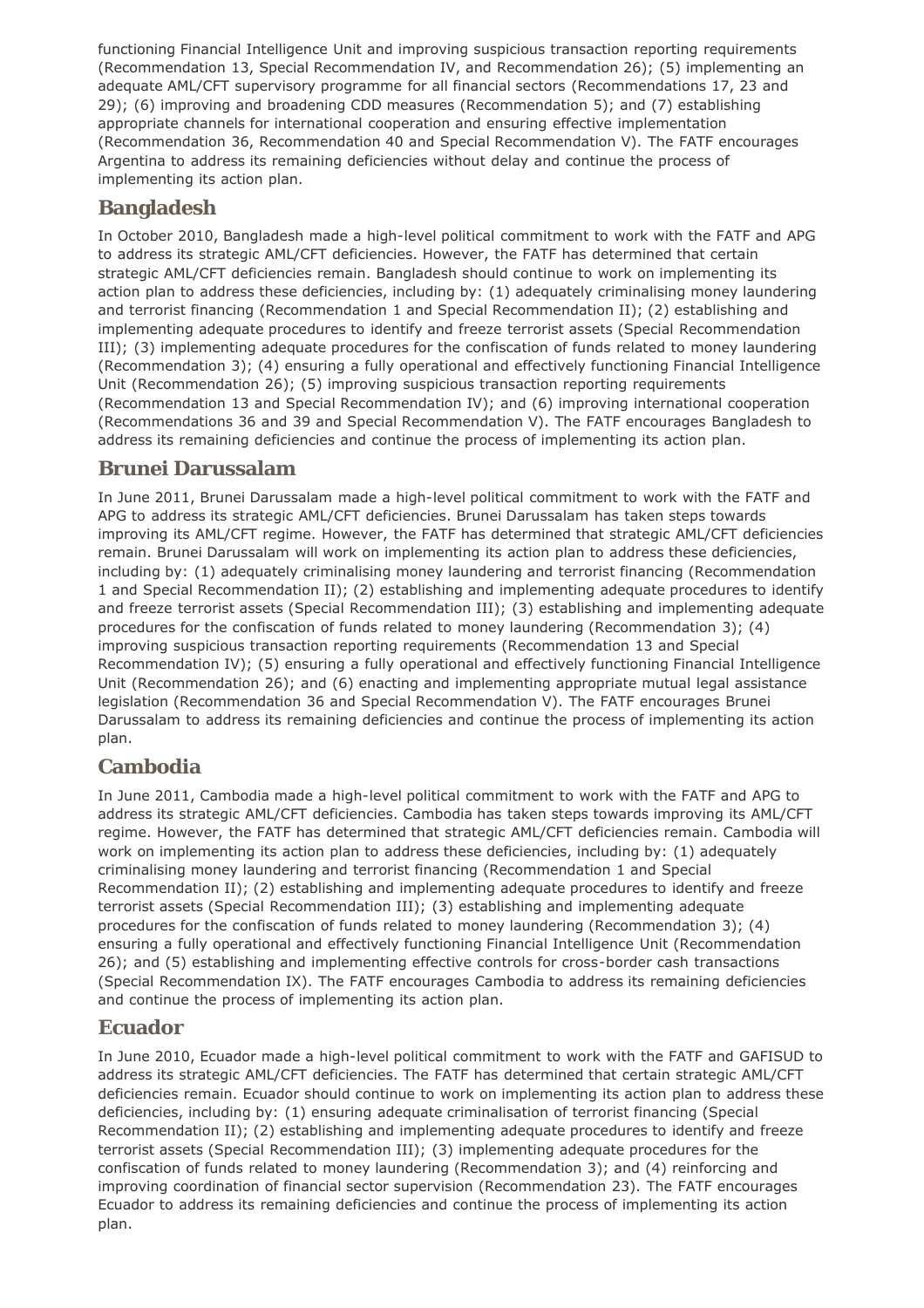# **Ghana**

In October 2010, Ghana made a high-level political commitment to work with the FATF and GIABA to address its strategic AML/CFT deficiencies. However, the FATF has determined that strategic AML/CFT deficiencies remain. Ghana should continue to work on implementing its action plan to address these deficiencies, including by: (1) adequately criminalising money laundering and terrorist financing (Recommendation 1 and Special Recommendation II); (2) establishing and implementing adequate measures for the confiscation of funds related to money laundering (Recommendation 3); (3) establishing effective CDD measures (Recommendation 5); (4) establishing a fully operational and effectively functioning Financial Intelligence Unit (Recommendation 26); and (5) establishing and implementing adequate procedures to identify and freeze terrorist assets (Special Recommendation III). The FATF encourages Ghana to address its remaining deficiencies and continue the process of implementing its action plan.

### **Honduras**

In October 2010, Honduras made a high-level political commitment to work with the FATF and CFATF to address its strategic AML/CFT deficiencies. The FATF has determined that strategic AML/CFT deficiencies remain. Honduras should continue to work on implementing its action plan to address these deficiencies, including by: (1) establishing and implementing adequate procedures to identify and freeze terrorist assets (Special Recommendation III); (2) ensuring a fully operational and effectively functioning Financial Intelligence Unit (Recommendation 26); and (3) improving and broadening CDD measures (Recommendation 5). The FATF encourages Honduras to address its remaining deficiencies and continue the process of implementing its action plan.

### **Indonesia**

In February 2010, Indonesia made a high-level political commitment to work with the FATF and APG to address its strategic AML/CFT deficiencies. Since February, Indonesia has taken steps towards improving its AML/CFT regime, including by issuing circulars to financial institutions in accordance with its AML law. However, the FATF has determined that certain strategic AML/CFT deficiencies remain. Indonesia should continue to work on implementing its action plan to address these deficiencies, including by: (1) adequately criminalising terrorist financing (Special Recommendation II); (2) establishing and implementing adequate procedures to identify and freeze terrorist assets (Special Recommendation III); and (3) amending and implementing laws or other instruments to fully implement the 1999 International Convention for the Suppression of Financing of Terrorism (Special Recommendation I). The FATF encourages Indonesia to address its remaining deficiencies and continue the process of implementing its action plan.

### **Mongolia**

In June 2011, Mongolia made a high-level political commitment to work with the FATF and APG to address its strategic AML/CFT deficiencies. Mongolia has taken steps towards improving its AML/CFT regime. However, the FATF has determined that strategic AML/CFT deficiencies remain. Mongolia will work on implementing its action plan to address these deficiencies, including by: (1) adequately criminalising money laundering and terrorist financing (Recommendation 1 and Special Recommendation II); (2) establishing and implementing adequate procedures to identify and freeze terrorist assets (Special Recommendation III); (3) establishing adequate procedures for the confiscation of funds related to money laundering (Recommendation 3); (4) establishing suspicious transaction reporting requirements (Recommendation 13 and Special Recommendation IV); (5) establishing a fully operational and effectively functioning Financial Intelligence Unit (Recommendation 26); (6) demonstrating effective regulation of money service providers. The FATF encourages Mongolia to address its remaining deficiencies and continue the process of implementing its action plan.

#### **Morocco**

In February 2010, Morocco made a high-level political commitment to work with the FATF and MENAFATF to address its strategic AML/CFT deficiencies. Since February, Morocco has demonstrated progress in improving its AML/CFT regime, including by adopting amendments to extend the scope of the money laundering and terrorist financing offences; to broaden customer due diligence requirements and taking steps to operationalise the FIU. However, the FATF has determined that certain strategic AML/CFT deficiencies remain. Morocco should continue to work on implementing its action plan to address these deficiencies, including by adequately criminalising terrorist financing (Special Recommendation II).

### **Namibia**

In June 2011, Namibia made a high-level political commitment to work with the FATF and ESAAMLG to address its strategic AML/CFT deficiencies. Namibia has taken steps towards improving its AML/CFT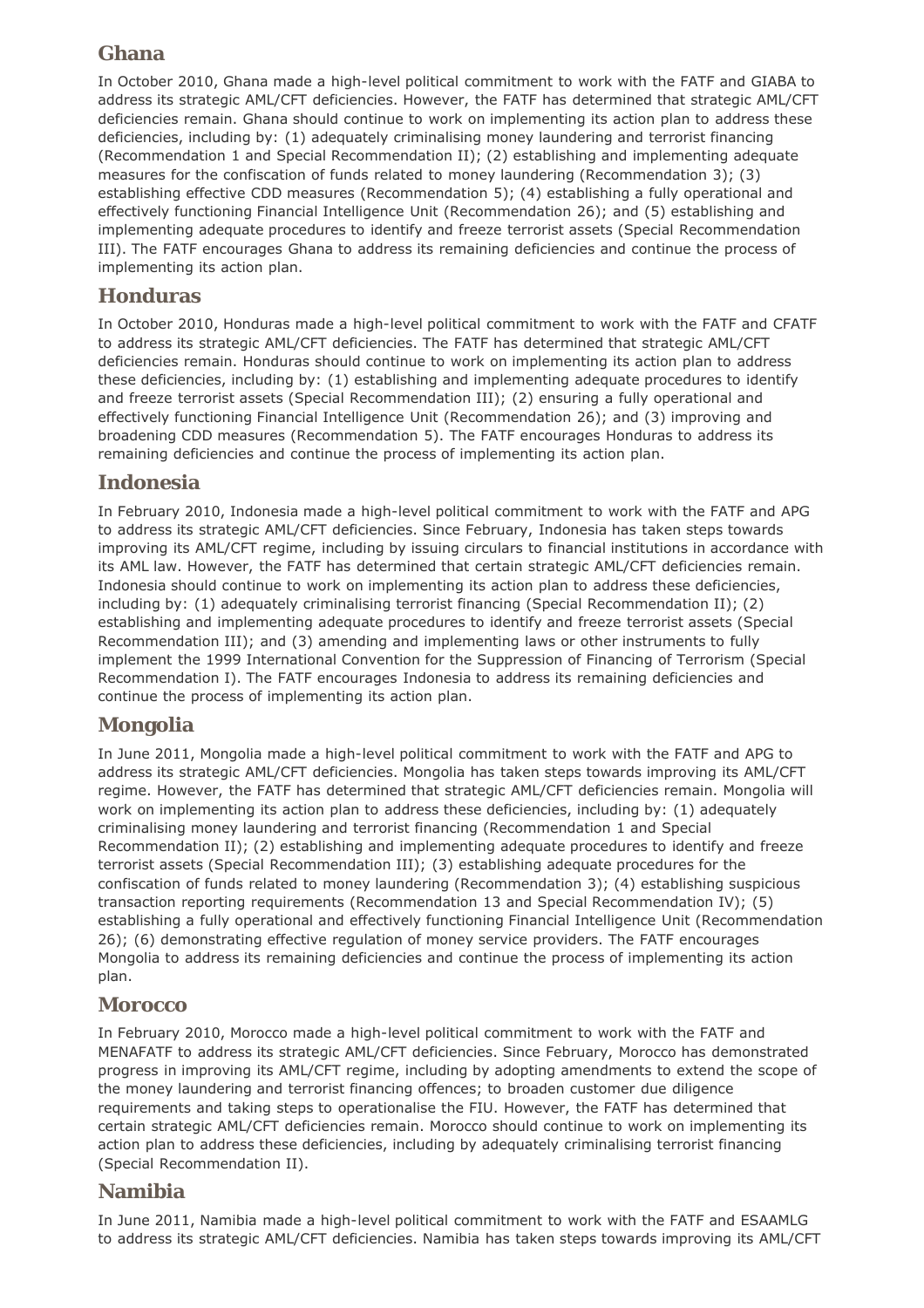regime. However, the FATF has determined that strategic AML/CFT deficiencies remain. Namibia will work on implementing its action plan to address these deficiencies, including by: (1) adequately criminalising terrorist financing (Special Recommendation II); (2) establishing and implementing adequate procedures to identify and freeze terrorist assets (Special Recommendation III); (3) implementing an adequate AML/CFT supervisory programme with sufficient powers (Recommendation 23 and 29); (4) ensuring a fully operational and effectively functioning Financial Intelligence Unit, in particular addressing the operational autonomy of the FIU (Recommendation 26); (5) implementing effective, proportionate and dissuasive sanctions in order to deal with non-compliance with the national AML/CFT requirements (Recommendation 17); and (6) implementing the 1999 International Convention for the Suppression of Financing of Terrorism (Special Recommendation I). The FATF encourages Namibia to address its remaining deficiencies and continue the process of implementing its action plan.

### **Nepal**

In February 2010, Nepal made a high-level political commitment to work with the FATF to address its strategic AML/CFT deficiencies. Since then, Nepal has taken steps towards improving its AML/CFT regime, including by passing legislation aimed at addressing deficiencies with regard to criminalisation of money laundering and terrorist financing, and confiscation and provisional measures and by ratifying the TF and Palermo Conventions. However, the FATF has determined that certain strategic AML/CFT deficiencies remain. Nepal should continue to work on implementing its action plan to address these deficiencies, including by: (1) adequately criminalising money laundering and terrorist financing (Recommendation 1 and Special Recommendation II); (2) establishing and implementing adequate procedures to identify and freeze terrorist assets (Special Recommendation III); (3) implementing adequate procedures for the confiscation of funds related to money laundering (Recommendation 3); and (4) enacting and implementing appropriate mutual legal assistance legislation (Recommendation 36). The FATF encourages Nepal to address its remaining deficiencies and continue the process of implementing its action plan.

#### **Nicaragua**

In June 2011, Nicaragua made a high-level political commitment to work with the FATF and CFATF to address its strategic AML/CFT deficiencies. Nicaragua has taken steps towards improving its AML/CFT regime. However, the FATF has determined that strategic AML/CFT deficiencies remain. Nicaragua will work on implementing its action plan to address these deficiencies, including by: (1) establishing effective CDD measures and record-keeping requirements, in particular entities not currently regulated by the supervisory authority (Recommendation 5 and Recommendation 10); (2) establishing adequate STR reporting obligations for ML and FT (Recommendation 13 and Special Recommendation IV); (3) implementing an adequate AML/CFT supervisory programme for all financial sectors (Recommendation 23); (4) establishing a fully operational and effectively functioning Financial Intelligence Unit (Recommendation 26); and (5) establishing adequate procedures for identifying and freezing terrorist assets (Special Recommendation III); The FATF encourages Nicaragua to address its remaining deficiencies and continue the process of implementing its action plan.

#### **Nigeria**

In February 2010, Nigeria made a high-level political commitment to work with the FATF and GIABA to address its strategic AML/CFT deficiencies. Since then, Nigeria has taken steps towards improving its AML/CFT regime, including by enacting legislation to criminalise TF and ML. The FATF has not yet assessed this law due to its very recent nature. The FATF will assess this legislation, and, in any case, Nigeria should work on addressing its deficiencies, including by: (1) adequately criminalising money laundering and terrorist financing (Recommendation 1 and Special Recommendation II); (2) implementing adequate procedures to identify and freeze terrorist assets (Special Recommendation III); (3) ensuring that relevant laws or regulations address deficiencies in customer due diligence requirements and that they apply to all financial institutions (Recommendation 5); and (4) demonstrating that AML/CFT supervision is undertaken effectively across the financial sector (Recommendation 23). The FATF encourages Nigeria to address its remaining deficiencies and continue the process of implementing its action plan.

#### **Pakistan**

In June 2010, Pakistan made a high-level political commitment to work with the FATF and APG to address its strategic AML/CFT deficiencies. The FATF has determined that certain strategic AML/CFT deficiencies remain. The FATF is particularly concerned with the lack of implementation regarding Pakistan's terrorist financing offence and calls upon Pakistan to demonstrate specific action. Pakistan should continue to work on implementing its action plan to address these deficiencies, including by (1) demonstrating adequate criminalisation of money laundering and terrorist financing (Recommendation 1 and Special Recommendation II); (2) demonstrating adequate procedures to identify, freeze and confiscate terrorist assets (Special Recommendation III); (3) ensuring a fully operational and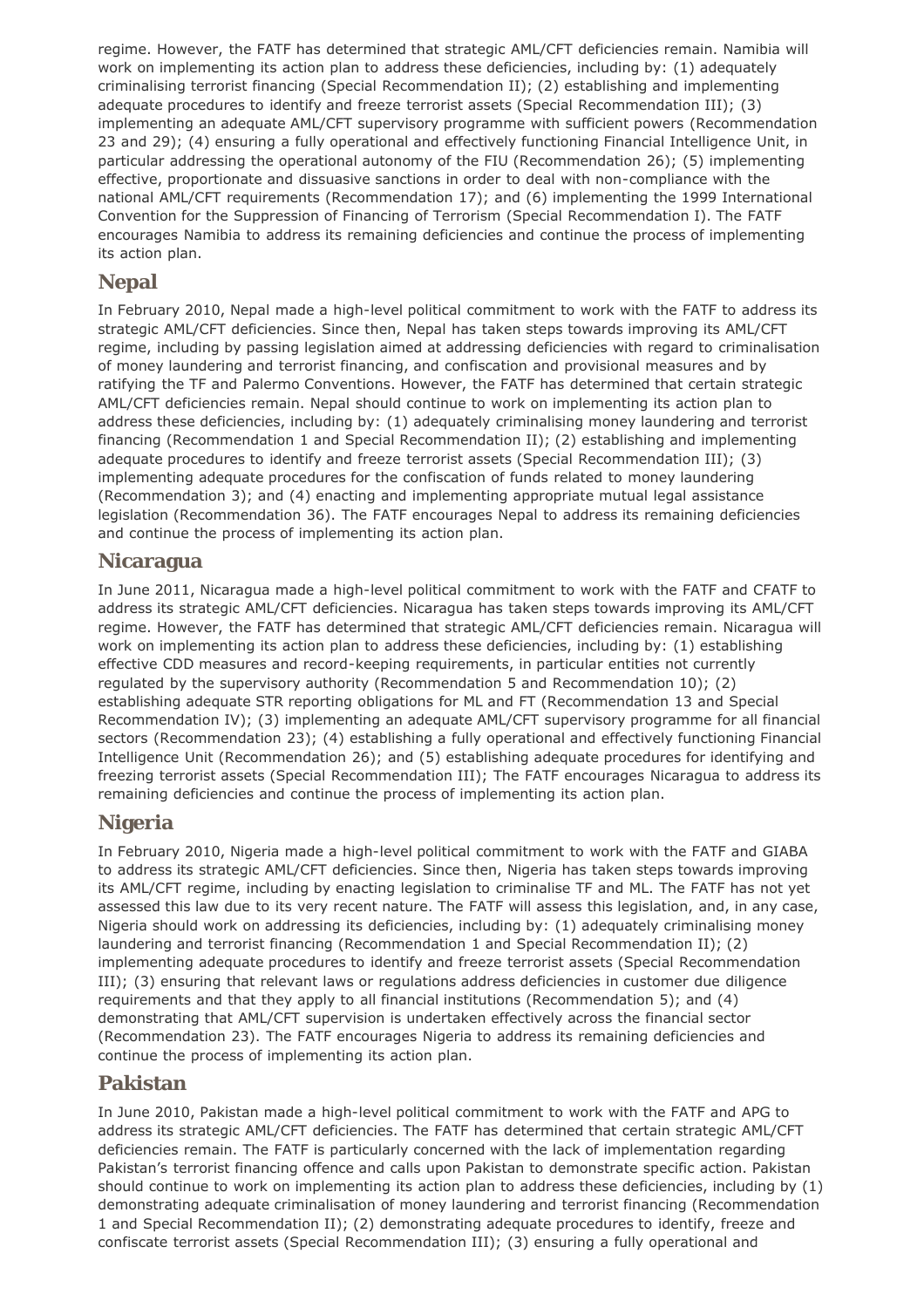effectively functioning Financial Intelligence Unit (Recommendation 26); (4) demonstrating effective regulation of money service providers, including an appropriate sanctions regime, and increasing the range of ML/FT preventive measures for these services (Special Recommendation VI); and (5) improving and implementing effective controls for cross-border cash transactions (Special Recommendation IX). The FATF encourages Pakistan to address its remaining deficiencies and continue the process of implementing its action plan.

### **Paraguay**

In February 2010, Paraguay made a high-level political commitment to work with the FATF and GAFISUD to address its strategic AML/CFT deficiencies. Since February, Paraguay has taken steps towards improving its AML/CFT regime, including issuing regulations prohibiting anonymous accounts. However, the FATF has determined that certain strategic AML/CFT deficiencies remain. Paraguay should continue to work on implementing its action plan to address these deficiencies, including by: (1) establishing and implementing adequate procedures to identify, freeze and confiscate terrorist assets (Special Recommendation III). The FATF encourages Paraguay to address this remaining deficiency and continue the process of implementing its action plan.

# **Philippines**

In October 2010, the Philippines made a high-level political commitment to work with the FATF and APG to address its strategic AML/CFT deficiencies. Since February, Philippines has taken steps towards improving its AML/CFT regime, including by conducting outreach with regard to the AML regulations. However, the FATF has determined that certain strategic AML/CFT deficiencies remain. The Philippines should continue to work on implementing its action plan to address these deficiencies, including by: (1) adequately criminalising money laundering and terrorist financing (Recommendation 1 and Special Recommendation II); (2) implementing adequate procedures to identify and freeze terrorist assets and confiscate funds related to money laundering (Special Recommendation III and Recommendation 3); (3) enhancing financial transparency (Recommendation 4); (4) extending coverage of reporting entities (Recommendations 12 and 16). The FATF encourages the Philippines to address its remaining deficiencies and continue the process of implementing its action plan.

#### **Sudan**

In February 2010, Sudan made a high-level political commitment to work with the FATF and MENAFATF to address its strategic AML/CFT deficiencies. The FATF has determined that certain strategic AML/CFT deficiencies remain. Sudan should continue to work on implementing its action plan to address these deficiencies, including by: (1) implementing adequate procedures for identifying and freezing terrorist assets (Special Recommendation III); (2) ensuring a fully operational and effectively functioning Financial Intelligence Unit (Recommendation 26); (3) ensuring financial institutions are aware of and comply with their obligations to file suspicious transaction reports in relation to ML and FT (Recommendation 13 and Special Recommendation IV); and (4) implementing a supervisory programme for the regulators to ensure compliance with the provisions of the new law and regulations (Recommendation 23). The FATF encourages Sudan to address its remaining deficiencies and continue the process of implementing its action plan.

### **Tajikistan**

In June 2011, Tajikistan made a high-level political commitment to work with the FATF and EAG to address its strategic AML/CFT deficiencies. Tajikistan has taken steps towards improving its AML/CFT regime. However, the FATF has determined that strategic AML/CFT deficiencies remain. Tajikistan will work on implementing its action plan to address these deficiencies, including by: (1) adequately criminalising money laundering and terrorist financing (Recommendation 1 and Special Recommendation II); (2) establishing and implementing adequate procedures for the confiscation of funds related to money laundering and identifying and freezing terrorist assets (Recommendation 3 and Special Recommendation III); (3) enhancing financial transparency (Recommendation 4); (4) ensuring afully operational, and effectively functioning Financial Intelligence Unit and improving suspicious transaction reporting requirements (Recommendation 13, Special Recommendation IV, and Recommendation 26); and (5) improving and broadening CDD measures (Recommendation 5). The FATF encourages Tajikistan to address its remaining deficiencies and continue the process of implementing its action plan.

#### **Tanzania**

In October 2010, Tanzania made a high-level political commitment to work with the FATF and ESAAMLG to address its strategic AML/CFT deficiencies. The FATF has determined that certain strategic AML/CFT deficiencies remain. Tanzania should continue to work on implementing its action plan to address these deficiencies, including by: (1) adequately criminalising money laundering and terrorist financing (Recommendation 1 and Special Recommendation II); (2) establishing and implementing adequate procedures to identify and freeze terrorist assets as well as implementing the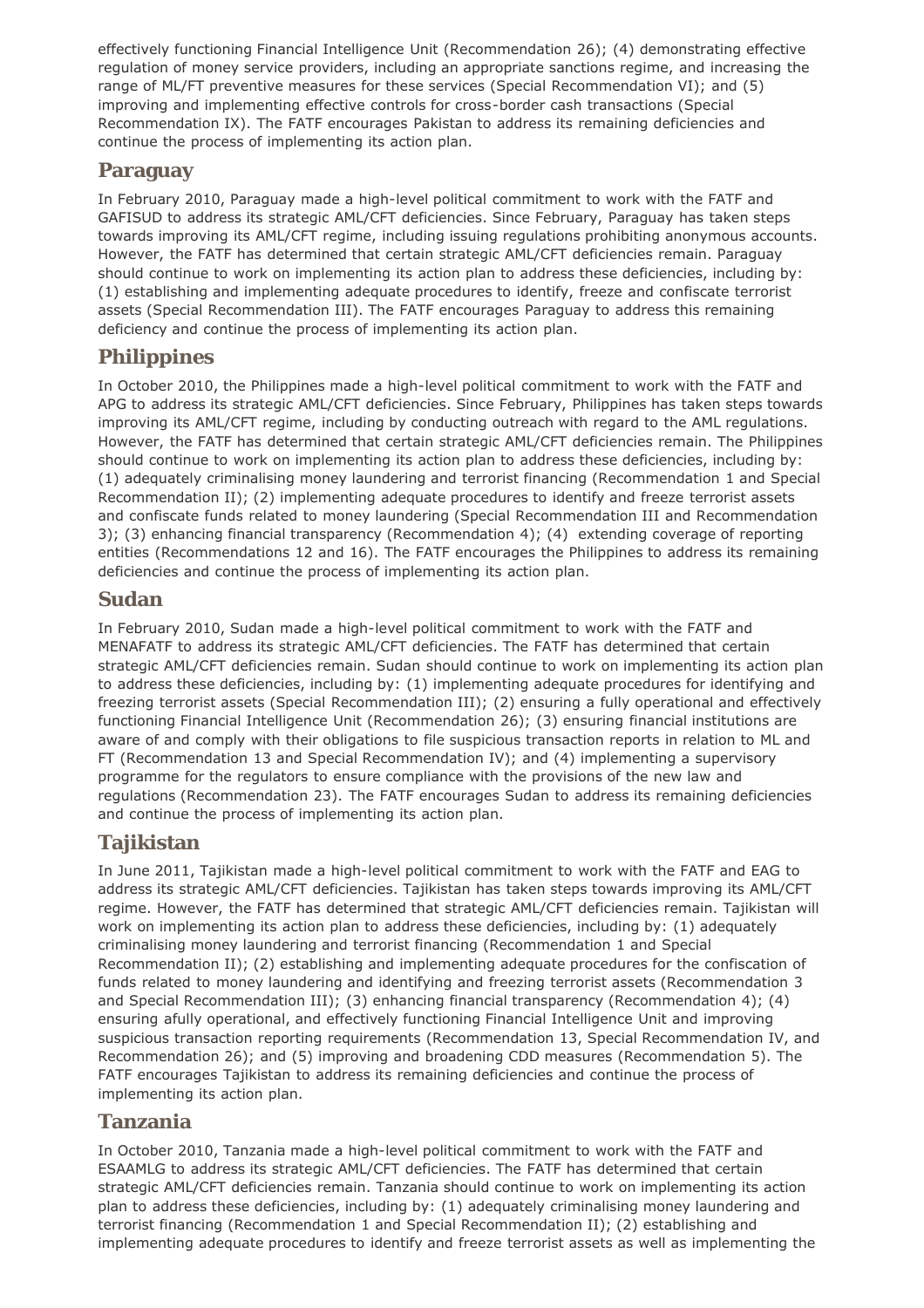UNSCR 1267 and 1373 through law, regulations or other enforceable means (Special Recommendation III); (3) establishing effective CDD measures (Recommendation 5); (4) establishing adequate recordkeeping requirements (Recommendation 10); (5) establishing a fully operational and effectively functioning national Financial Intelligence Unit (Recommendation 26); and (6) designating competent authorities to ensure compliance with AML/CFT requirements (Recommendation 23). The FATF encourages Tanzania to address its remaining deficiencies and continue the process of implementing its action plan.

### **Thailand**

In February 2010, Thailand made a high-level political commitment to work with the FATF and APG to address its strategic AML/CFT deficiencies. Since February, Thailand has taken steps towards improving its AML/CFT regime, including by issuing ministerial regulations on cash threshold transactions. However, the FATF has determined that certain strategic AML/CFT deficiencies remain. Thailand should continue to work on implementing its action plan to address these deficiencies, including by: (1) adequately criminalising terrorist financing (Special Recommendation II); (2) establishing and implementing adequate procedures to identify and freeze terrorist assets (Special Recommendation III); and (3) further strengthening AML/CFT supervision (Recommendation 23). The FATF encourages Thailand to address its remaining deficiencies and continue the process of implementing its action plan.

### **Turkmenistan**

In June 2010, Turkmenistan made a high-level political commitment to work with the FATF and EAG to address its strategic AML/CFT deficiencies. Since February, Turkmenistan has taken steps towards improving its AML/CFT regime, including by adequately criminalising money laundering and terrorist financing. However, the FATF has determined that certain strategic AML/CFT deficiencies remain. Turkmenistan should continue to work on implementing its action plan to address these deficiencies, including by: (1) implementing adequate procedures to identify and freeze terrorist assets without delay (Special Recommendation III); (2) ensuring a fully operational and effectively functioning FIU (Recommendation 26); (3) developing collaboration between the FIU and domestic counterparts, including supervisory authorities; and (4) strengthening international cooperation. The FATF encourages Turkmenistan to address its remaining deficiencies and continue the process of implementing its action plan.

### **Trinidad and Tobago**

In February 2010, Trinidad and Tobago made a high-level political commitment to work with the FATF and CFATF to address its strategic AML/CFT deficiencies. Since February, Trinidad and Tobago has taken steps towards improving its AML/CFT regime, including by enacting FIU regulations and amendments to the Anti-Terrorism Act regarding freezing of terrorist assets. The FATF has not yet assessed this law due to its recent nature. However, the FATF has determined that certain strategic AML/CFT deficiencies remain. Trinidad and Tobago should continue to work on implementing its action plan to address these deficiencies, including by (1) implementing adequate procedures to identify and freeze terrorist assets without delay (Special Recommendation III); (2) implementing adequate procedures for the confiscation of funds related to money laundering (Recommendation 3); and (3) establishing a fully operational and effectively functioning FIU, including supervisory powers (Recommendation 26). The FATF encourages Trinidad and Tobago to address its remaining deficiencies and continue the process of implementing its action plan.

#### **Ukraine**

In February 2010, Ukraine made a high-level political commitment to work with the FATF and MONEYVAL to address its strategic AML/CFT deficiencies. Since that time, Ukraine has demonstrated progress in improving its AML/CFT regime, including by adopting legislation that aims to address issues relating to criminalisation of money laundering and terrorist financing and freezing of terrorist assets under UNSCR 1373. The FATF will conduct an on-site visit to confirm that the process of implementing the required reforms and actions is underway to address deficiencies previously identified by the FATF.

#### **Venezuela**

In October 2010, Venezuela made a high-level political commitment to work with the FATF and CFATF to address its strategic AML/CFT deficiencies. The FATF has determined that certain strategic deficiencies remain. Venezuela should continue to work with the FATF and CFATF on implementing its action plan to address these deficiencies, including by: (1) adequately criminalising terrorist financing (Special Recommendation II); (2) establishing and implementing adequate procedures to identify and freeze terrorist assets (Special Recommendations I and III); (3) ensuring a fully operational and effectively functioning Financial Intelligence Unit, in particular addressing the operational autonomy of the FIU (Recommendation 26); (4) implementing adequate CDD guidelines for all sectors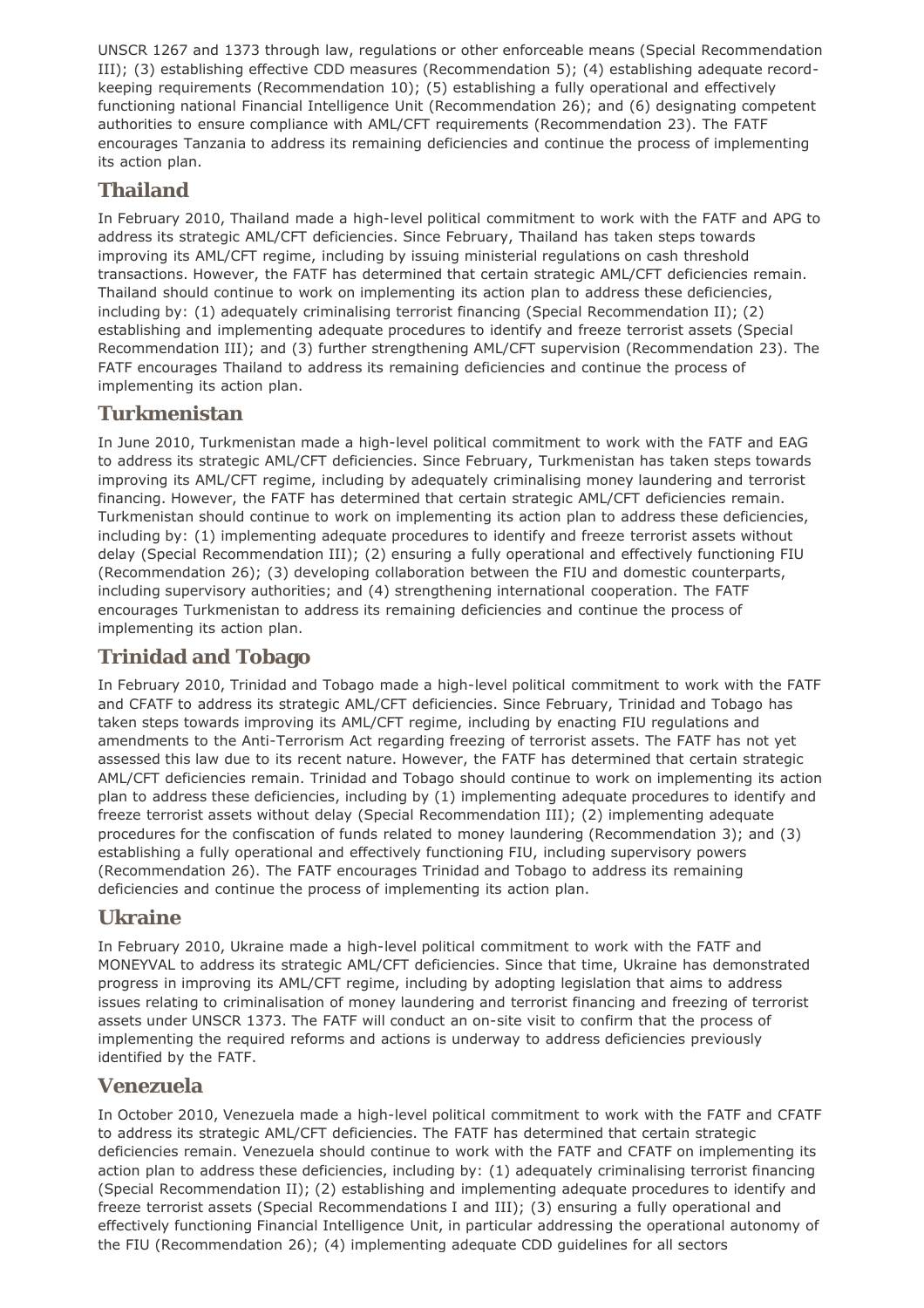(Recommendation 5); and (5) establishing adequate STR reporting obligations for ML and FT (Recommendation 13 and Special Recommendation IV). The FATF encourages Venezuela to address its remaining deficiencies and continue the process of implementing its action plan.

### **Vietnam**

In October 2010, Vietnam made a high-level political commitment to work with the FATF and APG to address its strategic AML/CFT deficiencies. The FATF has determined that certain strategic AML/CFT deficiencies remain. Vietnam should continue to work with the FATF and APG on implementing its action plan to address these deficiencies, including by: (1) adequately criminalising money laundering and terrorist financing (Recommendation 1 and Special Recommendation II); (2) establishing and implementing adequate procedures to identify and freeze terrorist assets (Special Recommendation III); (3) making legal persons subject to criminal liability in line with FATF Recommendation 2 or demonstrating that there is a constitutional prohibition to prevent this (4) improving the overall supervisory framework (Recommendation 23); (5) improving and broadening customer due diligence measures and reporting requirements (Recommendation 5, 13, and Special Recommendation IV); and (6) strengthening international cooperation (Recommendations 36, 40). The FATF encourages Vietnam to address its remaining deficiencies and continue the process of implementing its action plan.

#### **Yemen**

In February 2010, Yemen made a high-level political commitment to work with the FATF and MENAFATF to address its strategic AML/CFT deficiencies. The FATF has determined that certain strategic deficiencies remain. Yemen should continue to work on implementing its action plan to address these deficiencies, including by: (1) establishing and implementing adequate procedures to identify and freeze terrorist assets (Special Recommendation III); (2) issuing substantive guidance/instructions to reporting institutions with respect to their ML/FT obligations (Recommendation 25); (3) developing the monitoring and supervisory capacity of the financial sector supervisory authorities and the FIU, to ensure compliance by financial institutions with their STR obligations, especially in relation to FT (Recommendation 23); and (4) ensuring a fully operational and effectively functioning Financial Intelligence Unit (Recommendation 26). The FATF encourages Yemen to address its remaining deficiencies and continue the process of implementing its action plan.

### **Zimbabwe**

In June 2011, Zimbabwe made a high-level political commitment to work with the FATF and ESAAMLG to address its strategic AML/CFT deficiencies. Zimbabwe has taken steps towards improving its AML/CFT regime. However, the FATF has determined that strategic AML/CFT deficiencies remain. Zimbabwe will work on implementing its action plan to address these deficiencies, including by: (1) adequately criminalising money laundering and terrorist financing (Recommendation I and Special Recommendation II); (2) establishing and implementing adequate procedures to identify and freeze terrorist assets (Special Recommendation III); (3) ensuring a fully operational and effectively functioning Financial Intelligence Unit (Recommendation 26); (4) ensuring financial institutions are aware of and comply with their obligations to file suspicious transaction reports in relation to ML and FT (Recommendation 13 and Special Recommendation IV); (5) enacting and implementing appropriate mutual legal assistance legislation (Special Recommendation V); and (6) implementing the 1999 International Convention for the Suppression of Financing of Terrorism (Special Recommendation I). The FATF encourages Zimbabwe to address its remaining deficiencies and continue the process of implementing its action plan.

#### **Greece**

The FATF welcomes Greece's significant progress in improving its AML/CFT regime and notes that Greece has met its commitments in its Action Plan regarding the strategic AML/CFT deficiencies that the FATF had identified in February 2010. Greece is therefore no longer subject to FATF's monitoring process under its on-going global AML/CFT compliance process. Greece will work with the FATF in further strengthening its AML/CFT regime.

### **Jurisdiction not making sufficient progress**

The FATF is not yet satisfied that the following jurisdiction has made sufficient progress on its action plan agreed upon with the FATF. The most significant action plan items and/or the majority of the action plan items have not been addressed. If this jurisdiction does not take sufficient action to implement significant components of its action plan by October 2011, then the FATF will identify this jurisdiction as being out of compliance with its agreed action plans and will take the additional step of calling upon its members to consider the risks arising from the deficiencies associated with the jurisdiction.